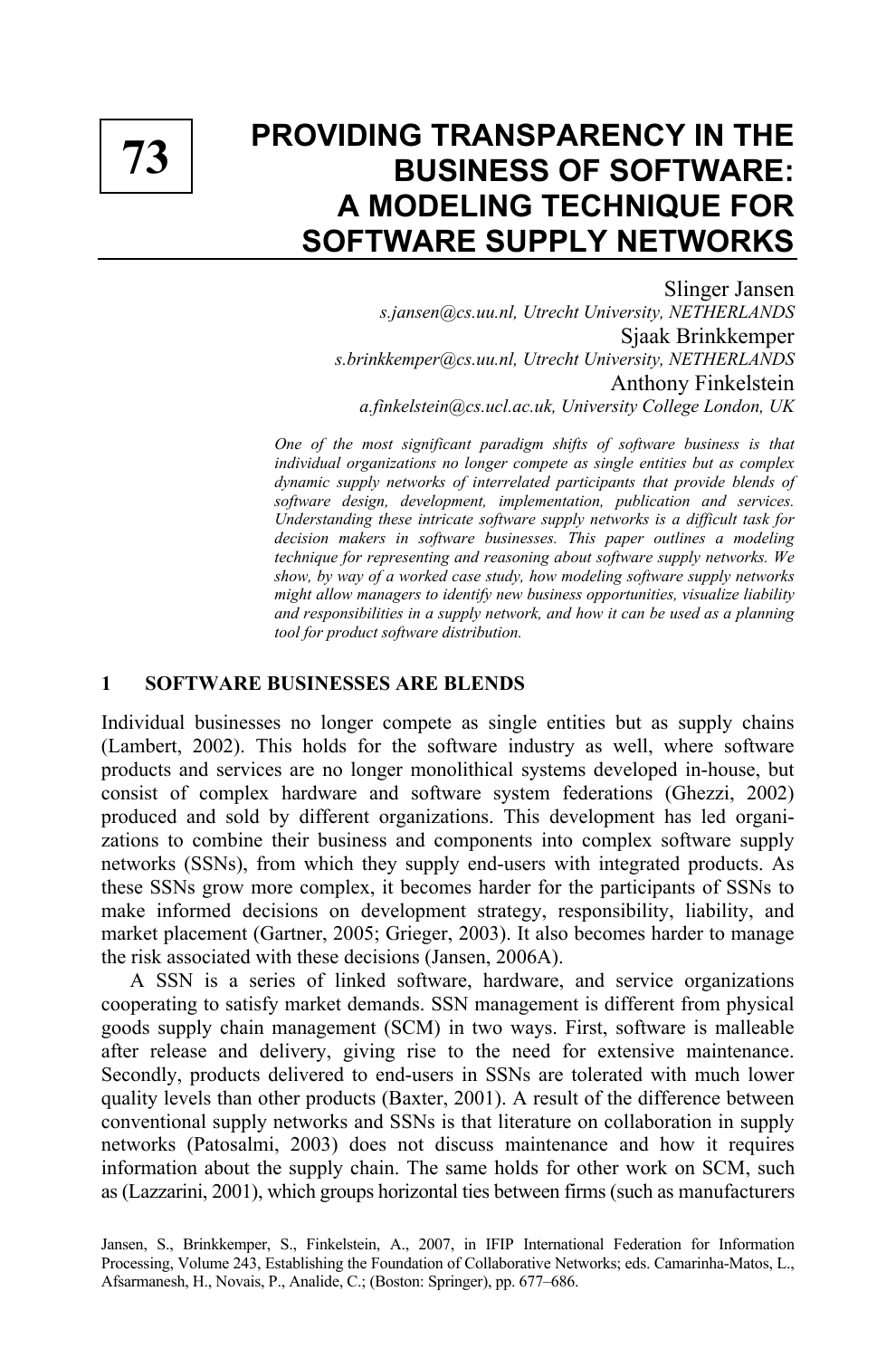and suppliers), but fails to recognize the importance of leveraging feedback in such networks, or Lambert and Cooper (Lambert, 2002), who provide a conceptual framework for SCM without maintenance.

This paper explores the new field of SSN research by presenting a method for modeling the complex relationships between participants in the supply networks of composite products and services. By conducting a case study of an organization that leverages the SSN we demonstrate that SSN models enable participants in supply networks to reason about business identification, product architecture design, risk identification, product placement planning, and business network redesign. Furthermore we demonstrate that modeling relations in supply networks is the first step in explicitly managing relationships with other participants.

Value chains differ from SSNs in that value chains describe one product only, whereas SSNs specifically address networks of software systems that interact to provide software services. Attempts have already been made to model value chains surrounding large ERP configurations, by Messerschmitt and Szyperski (Messerschmitt, 2003). Their model cannot represent relationships between for instance a componentoff-the-shelf (COTS) vendor and an application developer, making their models insufficient to describe a complete SSN. Weill and Vitale's (Weill & Vitale, 2001) value chains describe supply networks best, but lack the accompanying product description required for a software supply network model.

In the following section SSN models are provided, by presenting the participants, the meta-model, a creation method, and an example. In section 3 the case study Tribeka is presented. In section 4 applications of SSN models are presented and discussed. In section 5 a description is provided on how organizations best ready themselves to participate in a supply network.

# **2 SOFTWARE SUPPLY NETWORK MODEL**

Models for SSNs consist of two parts, a product context and a supply network. A **product context** describes the context, in which a software service operates, and the software products, hardware products, and software services that are required to provide the software service. A **supply network** displays all participants in a SSN, the connections between these participants, and the flows describing the type of product that is traded across these connections. **SSN Participants** are any party that provides or requires flows from another participant in the network. The two diagrams are complementary in that the product context shows all products that are traded in their different forms in the supply network.

### **2.1 Product Context**

A software service is the provision of one or more functions by a system of interest to an end-user or to another software service. A software system is a combination of independent but interrelated software services, software components, and hardware components that provides one or more services. There are three types of entities in the product context, being (1) white-box services and their systems, (2) black box services, and (3) software and hardware components making up systems. The main concept for product contexts is that of a software system, which consists of hardware and software components and when combined and activated these components provide a service. A software system requires at least one hardware component, at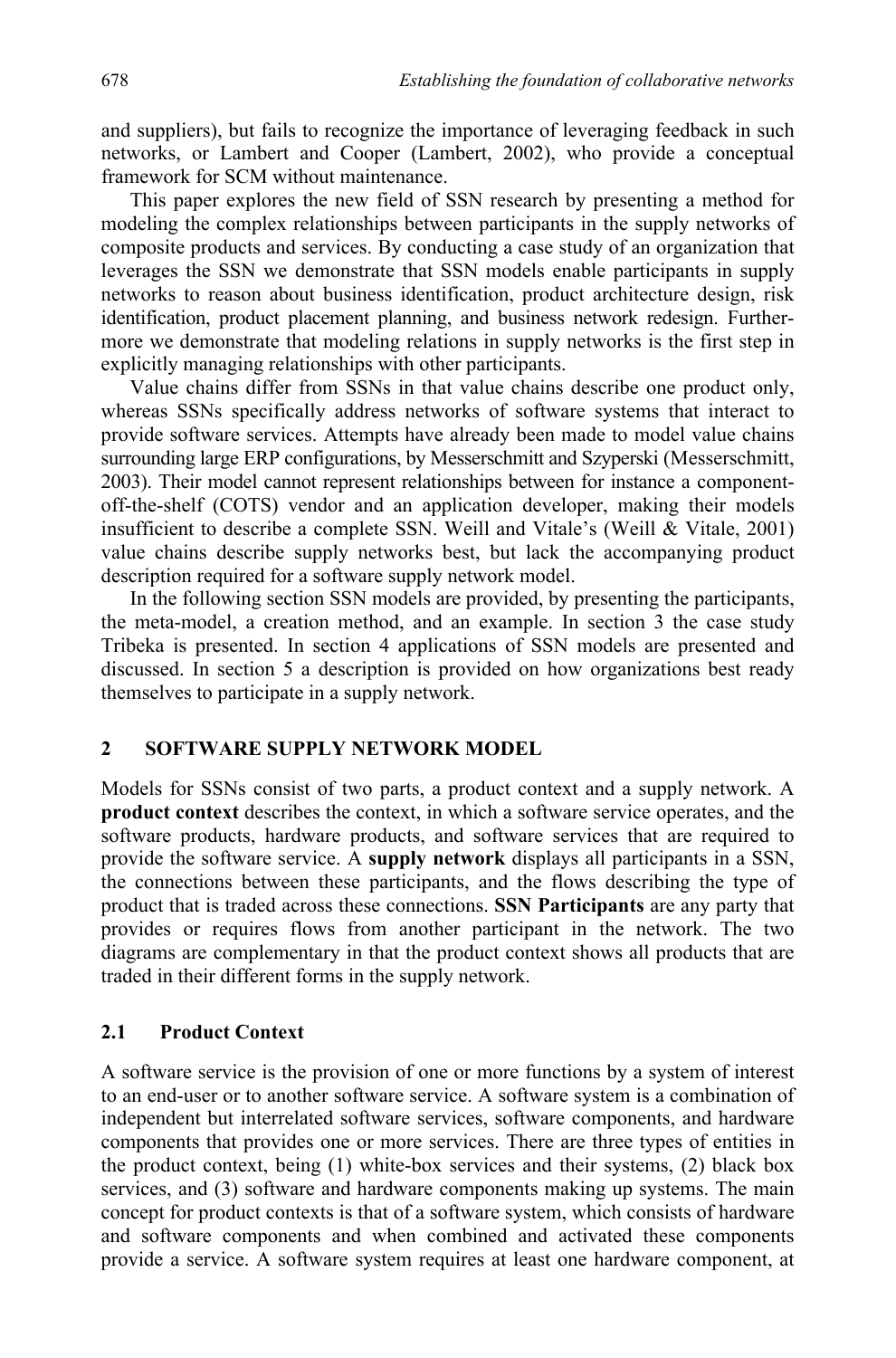least one software component, and any number of services. A hardware component can support any amount of services and software components.

When a software component requires other software components (such as libraries and COTS) these are drawn under the software component. When a software hardware components are complete, and thus do not have dependencies. Systems that provide services are drawn as containers containing the software components component requires software services (such as databases and web servers), these are and services on which they depend. Please see Figure 2 for an example. drawn under the software component as a service. The hardware on which the software components are running is drawn left of the systems. It is assumed that

#### **2.2 Supply Network**

Supply networks connect participants in the network. Furthermore, these connections are annotated with flows, such as product requirements, product designs, software systems (hardware and software), and services (provided by these systems). These artifacts all come from decoupling points for software products (see Figure 1), which is the point at which demand and supply meet in a supply network. components, component assemblies, assembled products, assembled deployed



Figure 1 Product Software Decoupling Points

To date, product software is defined as a packaged configuration of software components or a software-based service, with auxiliary materials, which is released for and traded in a specific market (Xu Brinkkemper, 2005). When looking at the product software production pipeline seven decoupling points can be identified. First, a development organization can outsource the requirements engineering process and/or design process (*a, b*). Also, the developer can choose to release their source code, binaries, or assemblies of components (*c, d, e*) to another developing organization who uses these artifacts as a component to their product, or to a publisher who releases the product (common for games, where the vendor is rarely the developer). A software vendor can also choose to release the product itself, either as a package, or as a deployed system (*f*). Finally, a vendor can decide to offer their product to its customer in an application service provider model, where the vendor sells usage of its product instead of the product itself (*g*).

Flows are modeled as labels on the arcs between the participants and are distinguished by different colors and codings. The color indicates whether the artifacts are source artifact collections, compiled binary artifact collections, or complete systems and services. The codings are (in order of creation to usage) **Req** (requirements), **Des** (design), **Comp** (software component), **As** (software component assembly), P (software product), Sys (system, including hardware), HW (hardware),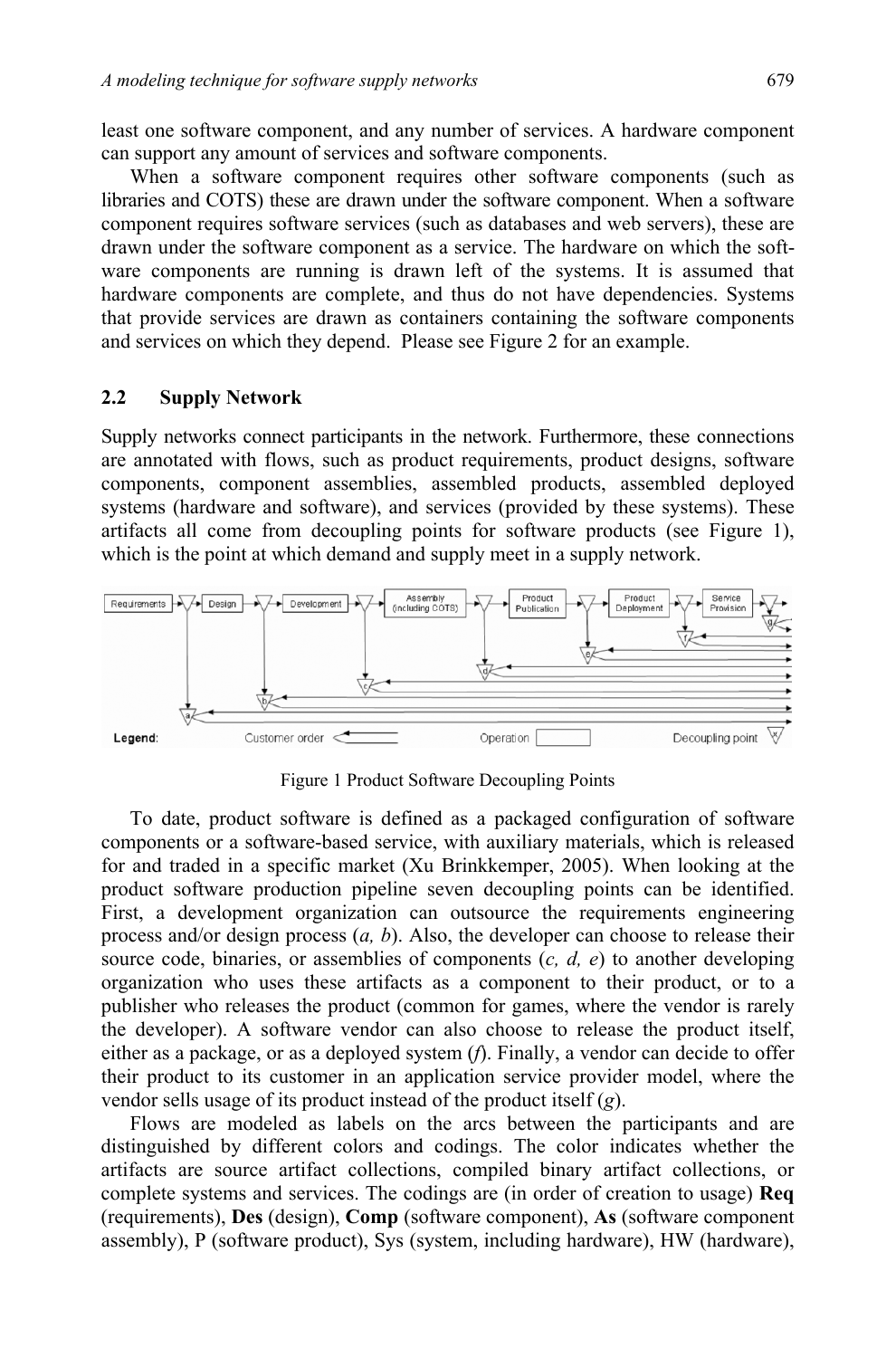and finally Ser (services). It is not uncommon for software products going through iterations of the decoupling points before the product is delivered to a customer. It can be well imagined that a system designer creates a design, sells the design, and the software developer starts at the requirements phase again to see what can be added to the design. To indicate this numbers are used in the codings after the abbreviation, such as Des2.1, which means that this is the second design for product 1. In the supply networks we only make this distinction when two generations of artifacts are produced by different participants.



Figure 2 Example of a WebERP SSN Model

In Figure 2 the example models are presented for a customer requiring a Web Enterprise Resource Planning (ERP) service. To supply this service internally, the customer has decided to go with its personal implementer organization who implements a product WebERP on a newly purchased local database server and a local web server. The product context displays that to supply Ser.6, P.6 is required. To run P.6 a server is required that supplies WebERP through a web server application, in this case Microsoft IIS. On the other side a database server (Sys.5) is required that manages all the data for WebERP. Both servers, supplied by Dell, run a different operating system. Furthermore, to provide the WebERP service, a currency conversion web service is required. As products transition from source code to product to system, they generally retain the same number, such as for WebERP; Des.6, As.6, P.6, and Sys.6 are all instances of the same (software) artifacts sold at their different decoupling points.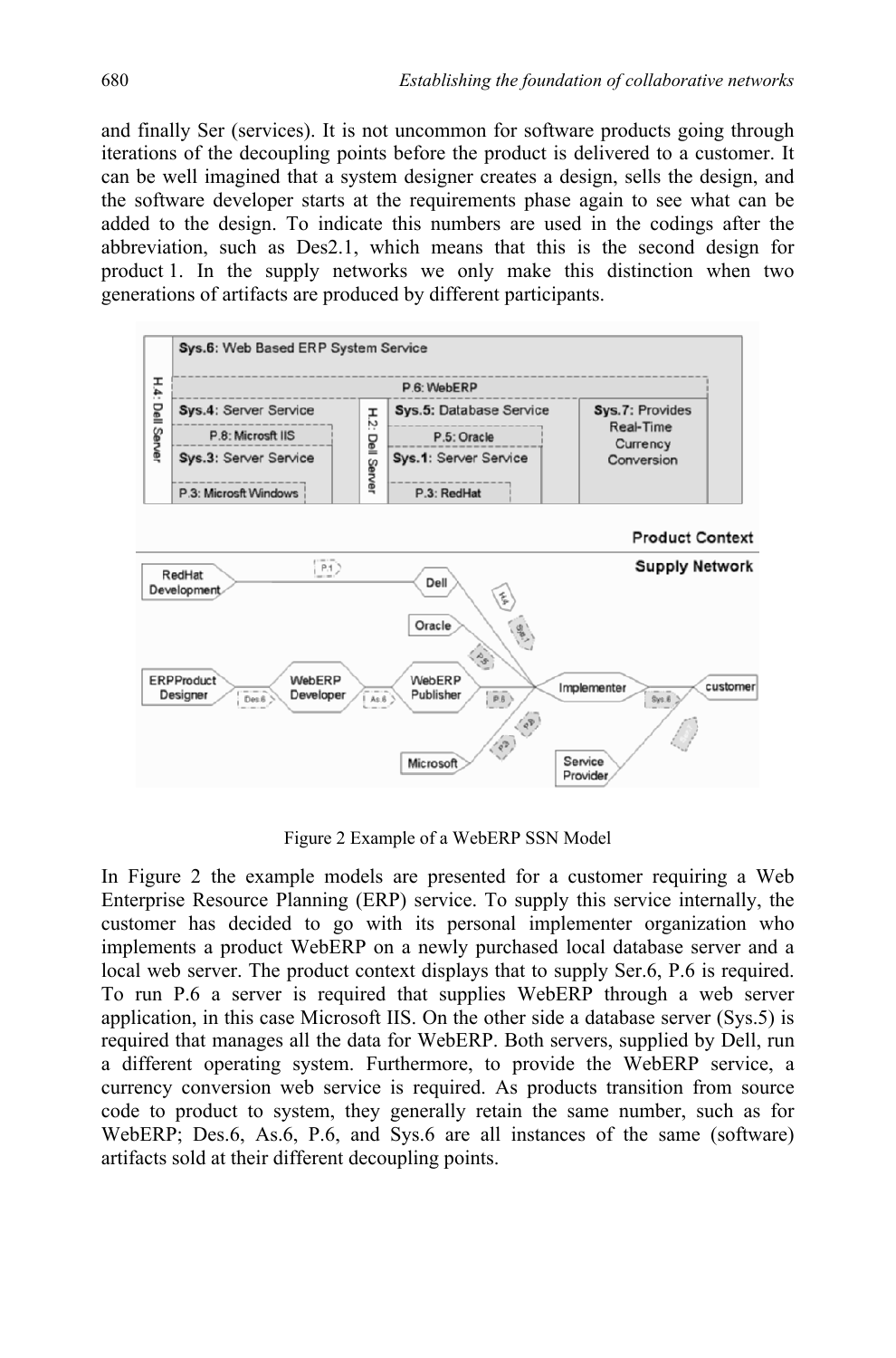

Figure 3 Supply Network Legend

# **2.3 SSN Model Creation Method**

To help define the scope of a SSN model, the product context is created. The product context, which describes the systems that supply software services, must display all products and services that are specifically required for the service(s) of interest. Secondly, the participants must be determined. These participants are all parties that are involved with the products in the product context. The products in the product context will be presented as flows later. Finally, all relationships must be established between the participants. Whenever a product or service is traded between participants, they must be connected by an arc. Once the arc is drawn, it can be annotated with the type of products and services that flow down this arc. Please note that there must be a strict consistency between products in the supply network and the product context. Furthermore, flows are directional, such as software flowing forward to customers and money or feedback flowing back to vendors.

# **3 A CASE STUDY: TRIBEKA**

We use a case study to demonstrate the SSN modeling technique. The company under study is Tribeka (http://www.tribeka.com), an organization that attempts to break through the traditional product software retail supply chain, by delivering assemblies of components to retail outlets that can be burnt, packaged and turned into a finalized product *on-site*. Tribeka, founded in 1996, currently employs twenty five people and has deployed its systems at large retail chains in the United Kingdom, such as WH Smith and HMV. Recently Tribeka has opened four high street outlets where it solely sells software created with Tribeka's SoftWide system.

The Tribeka SoftWide system consists of a server with a large storage memory, an internet connection, a number of CD and DVD burners, and a high quality cover printing facility for boxes, CDs, and DVDs. It is capable of creating between 50 and 100 different shrink-wrapped products per hour. The SoftWide system is not solely a hardware solution, since it is able to deliver the most up-to-date software onto the retail market. On a daily basis software updates are sent to the SoftWide systems deployed in retail stores, including price information. The SoftWide system stores the component assemblies in a coded manner, such that products are only produced when requested and authorized, using a proprietary auditable licensing system.

# **3.1 Tribeka Models**

An SSN model with two different supply networks is presented in Figure 4. At the top level of the figure the product context displays two systems, that provide the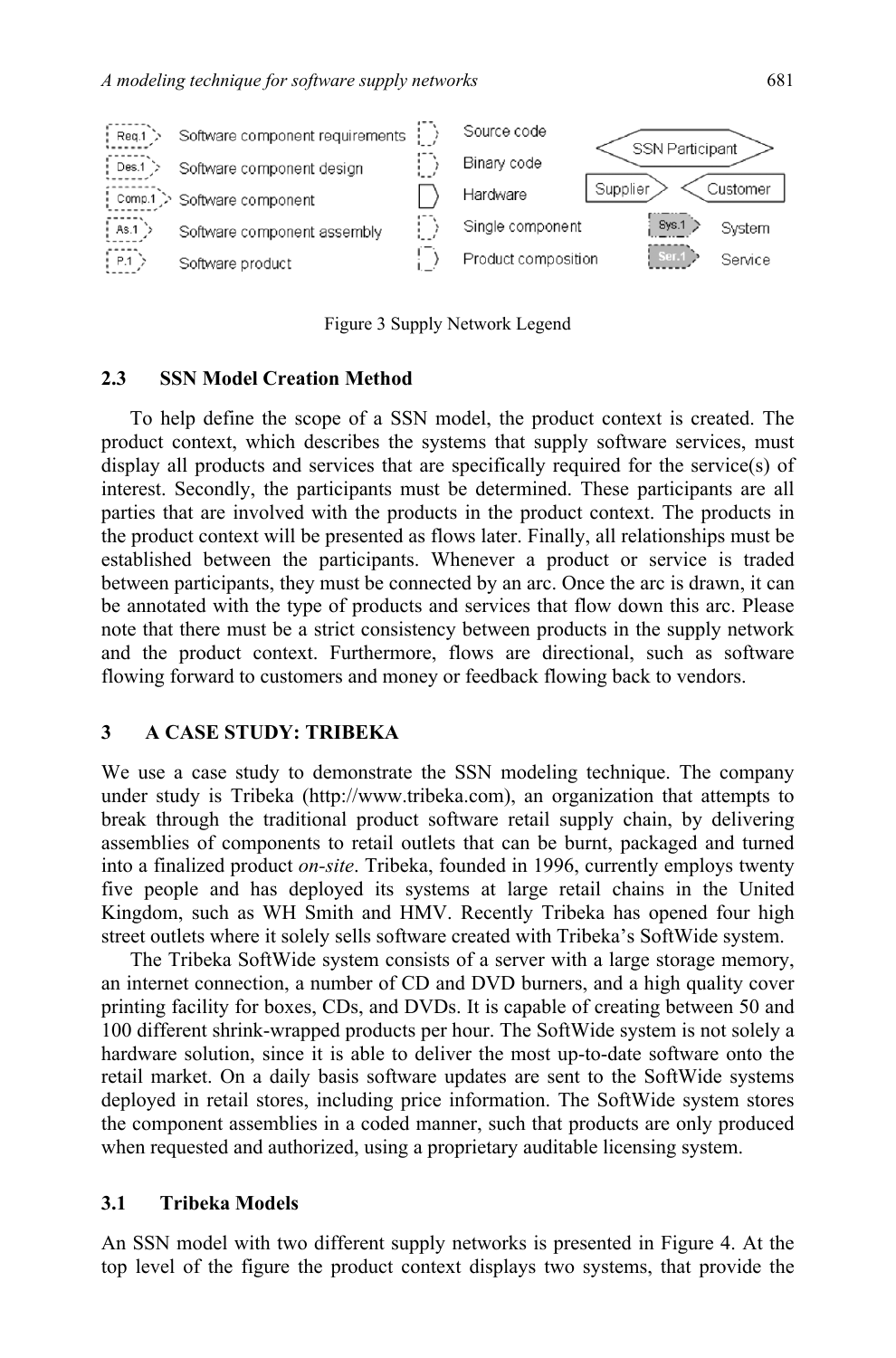"computer use" and "entertainment" services. The entertainment system requires the software service "computer use" and the game product **P.3**. The system **Sys.2** requires a laptop and Microsoft Windows, before it can actually provide the "entertainment" software service.

Traditional software supply is depicted in the ``before Tribeka'' section of the figure. Here Microsoft is modeled as a software developer, who delivers its product to Dell. Dell, the hardware manufacturer, deploys the product **P.1** onto the laptop system and delivers **Sys.2** to its retailer, PC Store. PC Store sells the system to the customer, who also purchases a game **P.3** with it. **P.3** is designed by Game Designer and the design is sold to the Game Developer, which actually implements the game. Once game development is finished a collection of source components (**As1.3**) is sent to the game publisher. These source components are then compiled, causing the **As2.3** to be shaded, and sent off to a printing facility. Finally, the game publisher sells the finished products **P.3** to a reseller. The reseller then sells the game to PC Store.

Tribeka takes over from the Game Publisher, the Reseller, and the printing facility, by directly publishing any product from a software developer to retail stores. The Game Developer now passes a compiled set of components directly to Tribeka. Tribeka sends the component assembly to PC Store directly, instead of to a printing facility and then reseller. The component assembly is then assembled into a product at the retail store, enabling the latest possible binding for physically sold software products. Tribeka also has opened three retail stores itself, offering all products offered through the SoftWide system.



Figure 4. Tribeka Case Study SSN and Product Context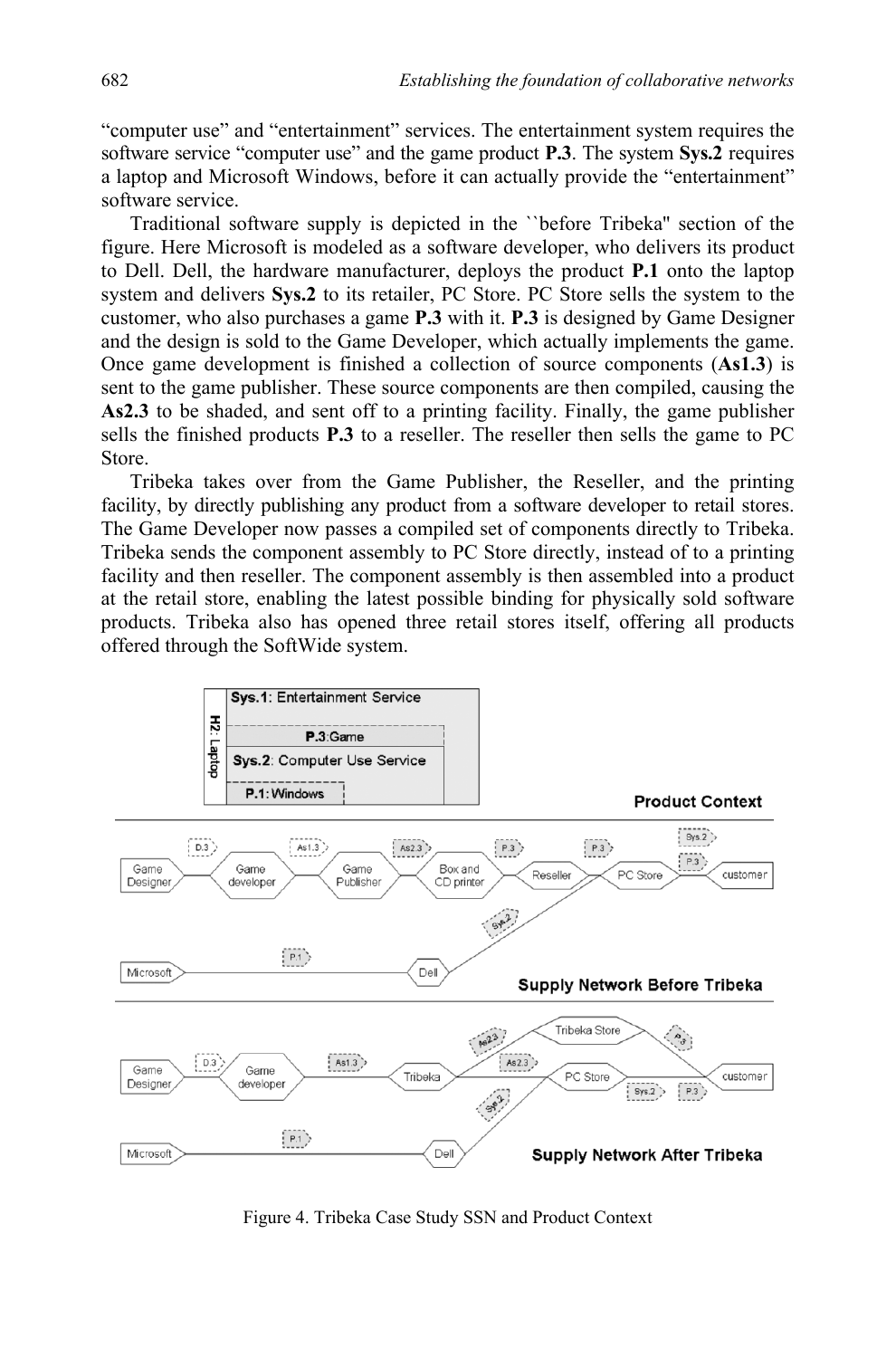# **3.2 Tribeka Relationships**

The SSN model in Figure 4 shows that Tribeka maintains intensive relationships with the game developer and with retailers. The presented model is slightly simplified because in many cases there will be a publisher in between the developer and Tribeka. As such, Tribeka has three types of participants in the supply network it deals with: retailers, game developers, and game publishers. Tribeka uses its SoftWide system to maintain relationships and transport data between these participants. Publishers and developers send their component assemblies to Tribeka, which are then uploaded into the SoftWide system, including price information, license codes, software artifacts, digital manuals, and images for box covers. These publishers are able to see the status of their products, such as how many sales have been made and what types of licenses have been distributed. On the other side retailers access the SoftWide system through their points of sale, which are used to sell and create software products from the product assemblies supplied by Tribeka.

From Tribeka two lessons can be learnt about SSNs. To be successful in a supply network an organization must explicitly manage relations with the other participants. The second lesson is that an organization must observe opportunities to take part in different parts of the supply network, such as Tribeka's opening of retail stores that only use the SoftWide system.

#### **4 SSN MODEL APPLICATIONS AND USAGE**

We have identified five applications of SSN models being business identification, product architecture design, risk identification, product placement planning, and software business. SSN models are thus used by policy makers, software architects, and entrepreneurs. Depending on the application, they must make the SSN model on a regular basis and observe changes, risks, and opportunities. The SSN model can function as an overview diagram for a business plan or even for year end-reports to indicate how a software business made profit. business network redesign. The aim of SSN models is to clarify the blend that is

**Business Identification -** SSN models show the trade relationships for each participant in the network. These flows can be used to determine the business type for that participant. When, for instance, a participant receives hardware and software publishes products is a *publisher* (WebERP publisher in the WebERP example). Another common example is a supplier that has no input but produces a software product (*software product developer*, RedHat in the example). We see that Tribeka (see Figure 4) functions as a *packager* and interestingly enough turns the PC Store into a *software product publisher*. A participant that has the same input as output is a *reseller*. Finally, according to these definitions and due to the absence of a hardware component input Dell is a *hardware producing integrator*. These constructs are commonly encountered in different SSN models. the WebERP example). A participant that receives component assemblies and then components and has one system as output this is an *integrator* (Implementer in

**Product architecture design -** In deciding the type of software architecture a software developer must use, the supply network plays an important part. The software architecture decides how a product will depend on other products and services, and this will have far reaching consequences on the future of a software product. SSN models can thus assist in making architectural design decisions.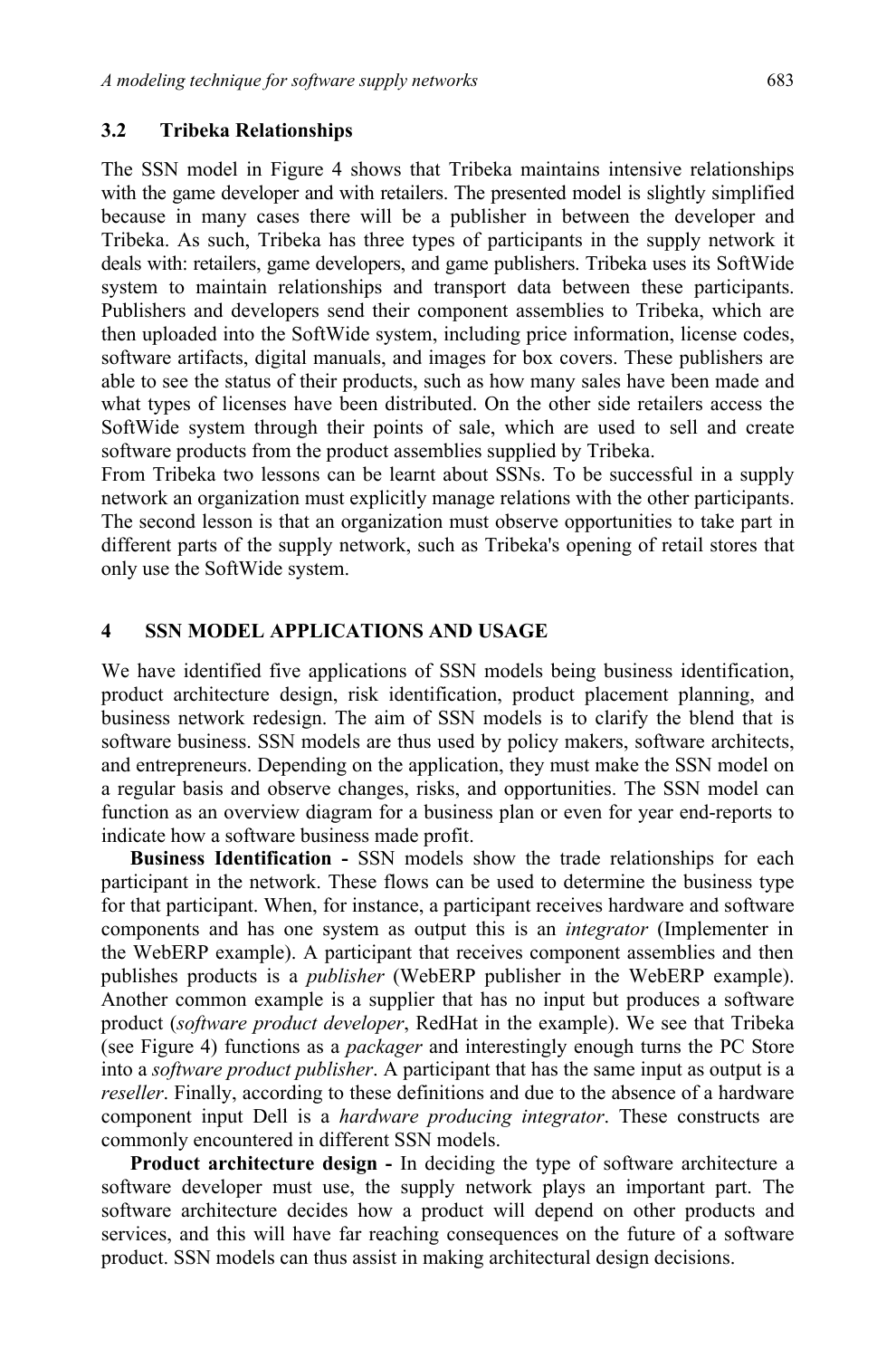**Risk identification -** The SSN model uncovers, for instance, that a product cannot be used without the availability of some component or service. These dependencies on other organizations, though logical, can be disastrous for participants further up the supply network. Such a dependency influences the total cost of ownership of the product, the possibility to internationalize, and even the future when such a dependency can no longer be fulfilled. This calls for diversification and architecting for product dependency variability (Jaring, 2004). The SSN model helps uncover such relations and dependencies. SSN models can be used by customer organizations to uncover whether they are in possession of certain products that are unsupported, or whether they are making use of a service that could easily be terminated. Such investigation is part of portfolio rationalization. A common vulnerability, for instance, is a custom link between two products, built by a software implementation service provider, which stops working after an update for one of the products has been deployed. The SSN models can assist in finding and eliminating such weaknesses for all participants in the supply network.

**Product placement planning -** A vendor can use the SSN model to determine how to market its product, how to inform customers of product news and releases, and how customers will contact the vendor. The latter is especially important when looking at pay-per-usage feedback and error feedback (Jansen, 2006b). For example, when a bug report is sent from a customer to a participant in the SSN the participant must decide whether to solve this issue or to forward it to another party in the supply network. Software vendors can choose to sell their products as add-ons to other products, in combination with hardware (i.e., navigation systems), and as a service (on-line bookkeeping). Furthermore, software vendors can decide to sell the product through channels they own (their own site), through resellers, through service providers, etc.

**Business Network Redesign -** Participants of the supply network must identify their business partners and establish different types of relations. SSN models can thus be used to design business information systems that take into account the participants of the supply network with which the business will have regular and even ad-hoc relations. Tribeka for example manages explicitly its relationships with software developers, publishers, and retail outlets and has created different information systems and portals for them.

The SSN model reveals business opportunities and risks by making two types of changes. The first change is to alter the binding times and decoupling points for products and services. Tribeka is a clear example of this, where it takes the role of the traditional reseller, but simply assembles the product at a later stage. This optimization allows resellers to replenish their stock dynamically, saving cost in the area of stock management, delivery, and deployment. The second type of change is seen when a change is made to the participants in the supply network, in the form of acquisitions, split-ups, developers buying new COTS, or customer organizations that become vendors of products or services themselves. An example of this is when Tribeka opens their own SoftWide stores.

# **5 AD-HOC SOFTWARE SUPPLY NETWORKS**

The tendency to integrate components from different developers and manufacturers into new products and components by both customers and integrators has led to a phenomenon of quickly forming and dissolving of ad-hoc supply networks (Zager,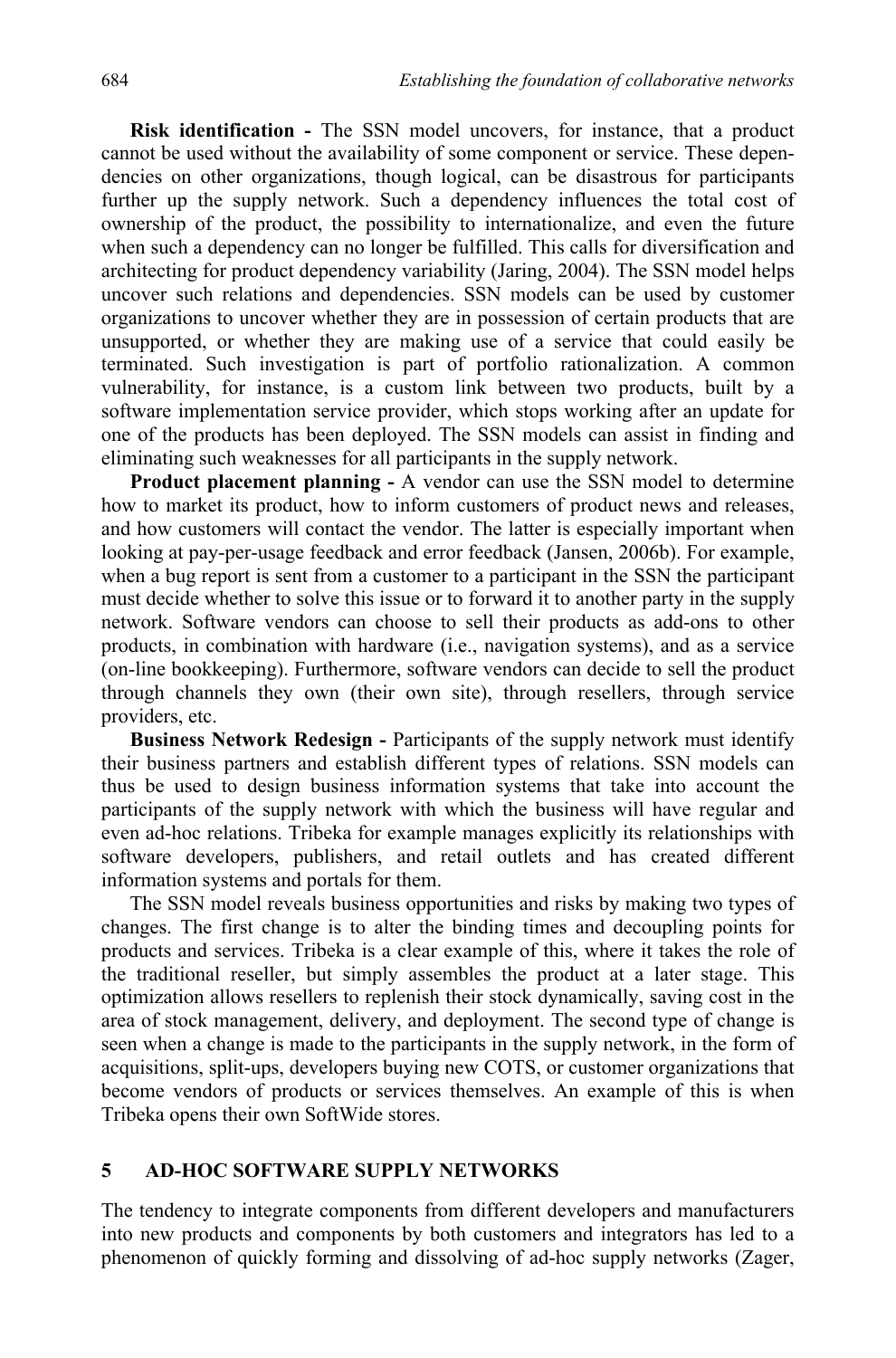2000). Many organizations, however, are not specifically adjusted to manage relations within such ad-hoc networks. Simultaneously, software vendors and manufacturers are constantly approached by (new) business partners, such as manufacturers, resellers, and service providers, with bugs, feedback, requests for changes, and other communication about their software products.

A coalition between participants in a supply network is where participants rely on each other, yet do not have any of the skills required for collaborative unity (Zager, 2000), such as organizational measures, structured communication, and planned durability. Software organizations can profit from the many opportunities in these ad-hoc supply networks when properly prepared to engage (order of intensity) in conversations, relations, partnerships, and even alliances with other participants. These other vendors are willing to create a user and developer community around a (configuration of) software product(s), which will encourage use of products and create new solutions and opportunities surrounding them. An example of such a relationship between software vendors is when Microsoft sends error messages to product vendors whose products have crashed on Windows. The vendor can opt to resolve the error independently or in different gradients of intensity with Microsoft.

The SSN modeling technique presented in this paper assists a participant in understanding how these coalitions are formed. Secondly, a participant must build a community surrounding its product that unifies external and internal users, developers, implementers, and integrators of the product. Such a community can be built using ontologies, portals, customer days, and partner days. Especially portals, which can be used for the distribution and sharing of knowledge, development and bug finding tools, are an important factor to create a close network of participants willing to add value to the community, and thus increase value of a supply network.

To transform a coalition to collaboration relations must be formalized by the facilitating organization. A clear distinction needs to be made between intensively and loosely coupled alliance partners. By classifying partners in such a way, participants can create different circles of trust with partners and users, which will clarify the different relationships within a supply network considerably for all participants in a network. A participant in the supply network must at all times be aware of opportunities to form coalitions, since each customer question could set in motion the cooperation between multiple participants. The belief that supply networks must be leveraged by software businesses is further strengthened by (Duyster et al., 1999) who claim that to craft successful strategic technology partnerships steps need to be undertaken to strategically position participants, prepare alliance skills, build a business community, and do smart partner selection.

### **6 CONCLUSIONS AND FUTURE WORK**

SSN models provide a novel manner to perform strategic and risk evaluation in the business of software. The Tribeka insights can be realized through experience, but the ability to assess risks a priori is a valuable contribution. This paper presents a modeling method for SSNs to provide insight into supply networks, enabling participants to do risk assessment, strategic decision making, product placement planning, and liability determination. A case study is used for this paper because it is a proven method to introduce a novel research area, such as SSNs.

The decoupling points are a concept taken from physical product development and marketing planning. The combination of supply network with these decoupling